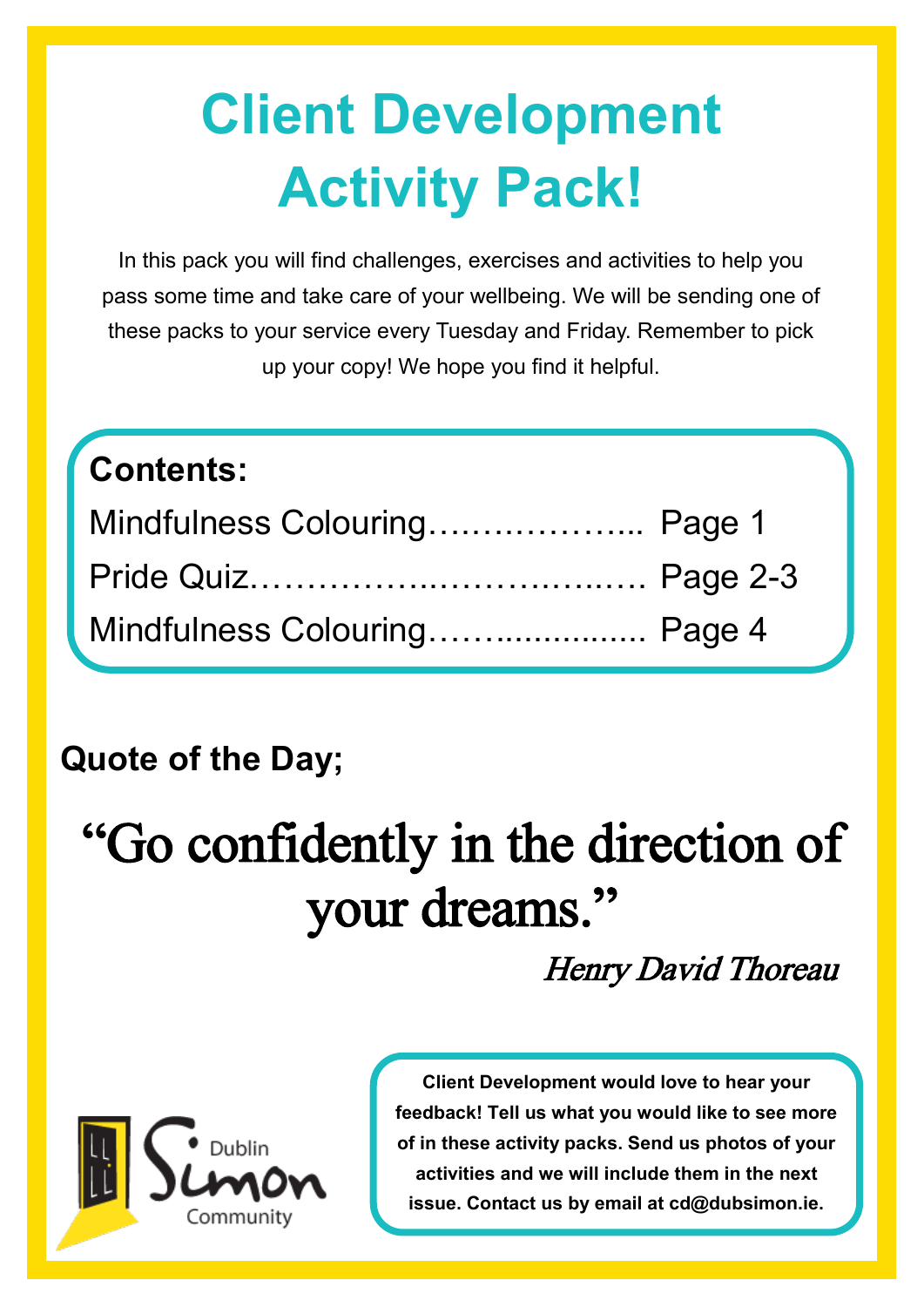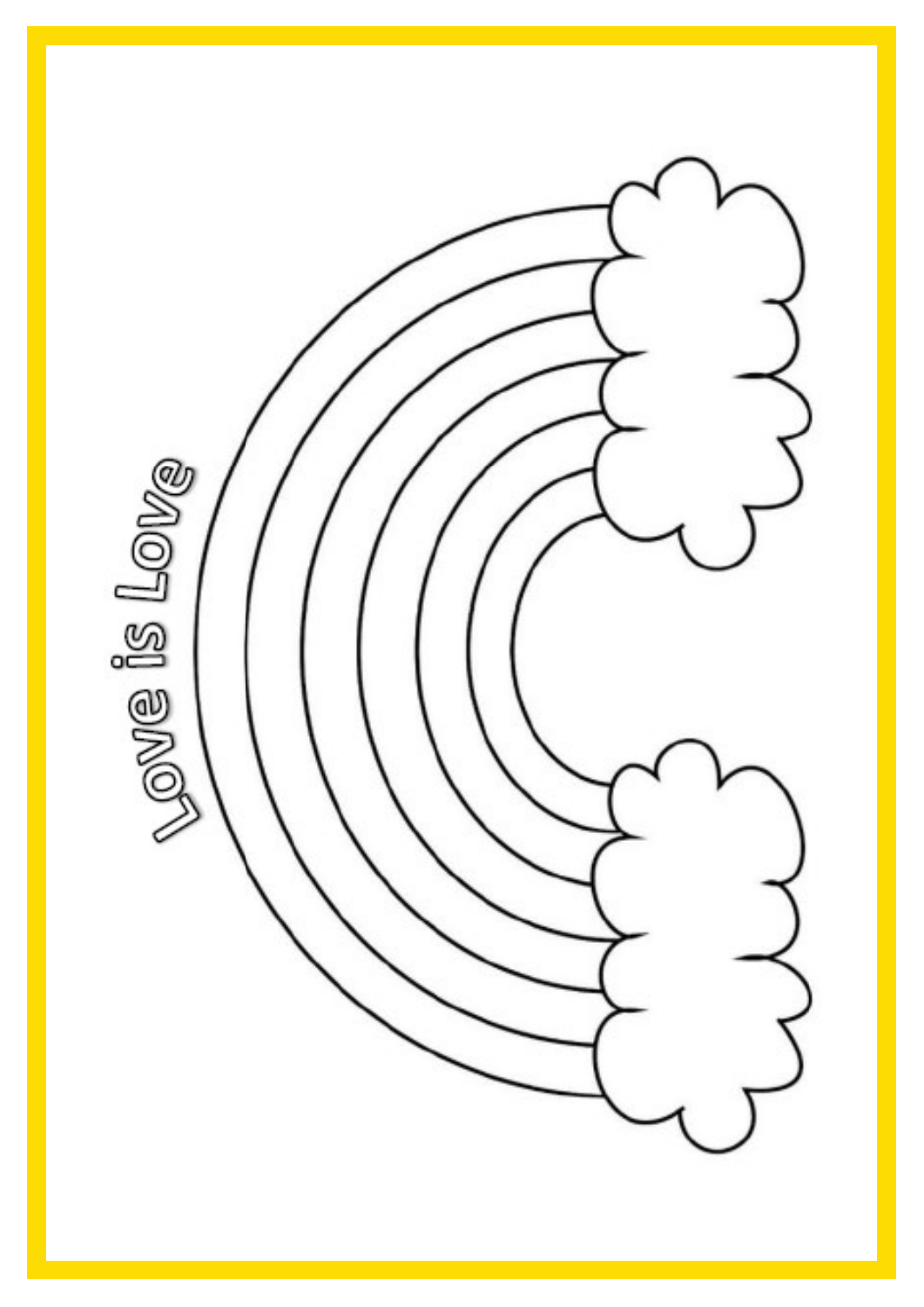#### **Dublin Simon Community Pride Quiz!**

1) In what year did Ireland vote to legalise same sex marriage?

| 2012 |  |
|------|--|
| 2015 |  |
| 2016 |  |
| 2018 |  |
|      |  |

2) How many colours were on the original Pride flag?

| $\,6$          |  |
|----------------|--|
| $\overline{7}$ |  |
| 8              |  |
| 9              |  |

3) The Stonewall Riots are largely considered to be the inspiration for Pride month. In what city were they held?

| New York City |  |
|---------------|--|
| Philadelphia  |  |
| Los Angeles   |  |
| Chicago       |  |

4) How many countries have legalised same sex marriage?

| 22 |  |
|----|--|
| 29 |  |
| 32 |  |
| 42 |  |

5) Which country holds the Guinness World Record for the largest Pride parade?

| USA       |  |
|-----------|--|
| Argentina |  |
| Germany   |  |
| Brazil    |  |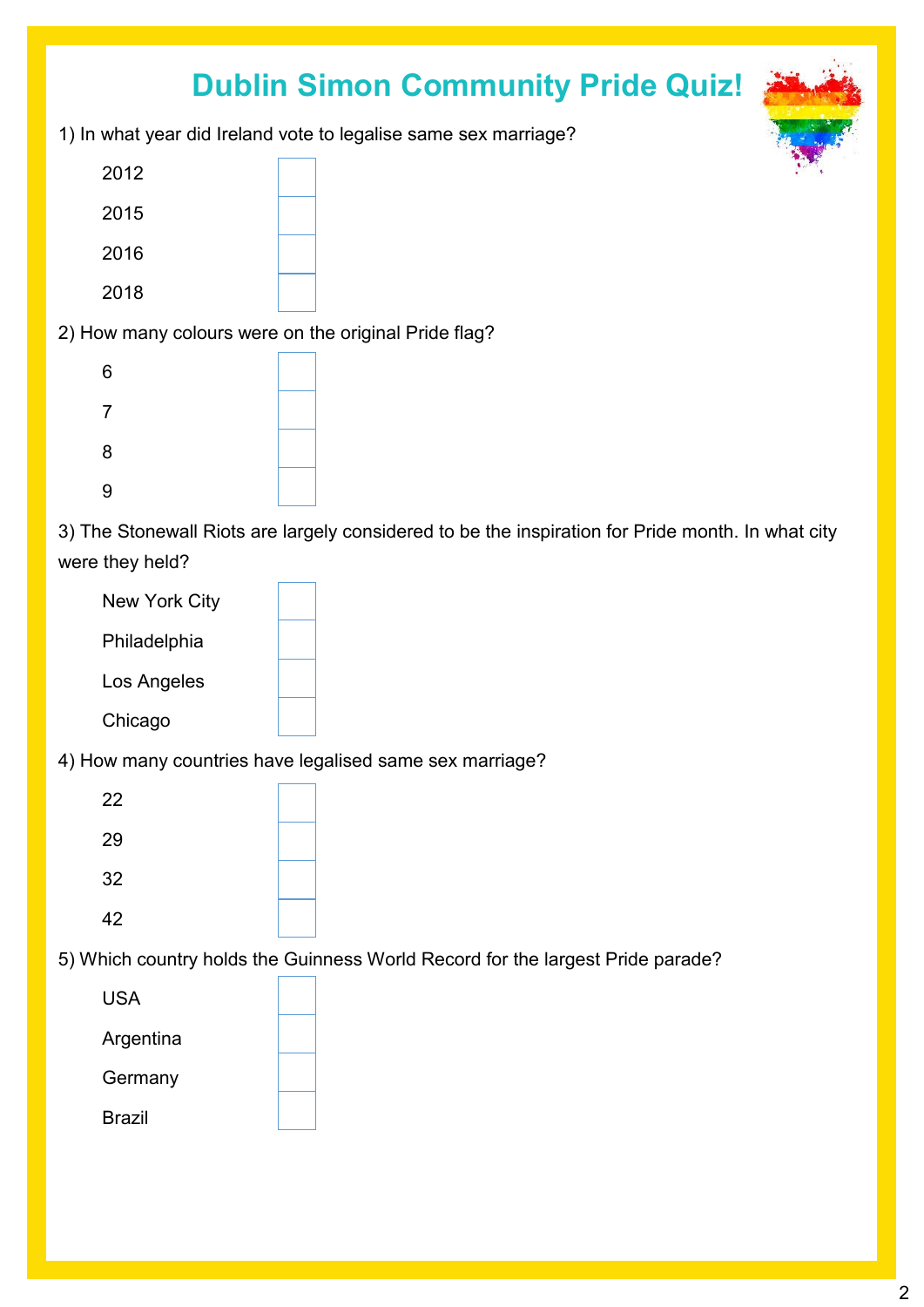6) In which year were the Stonewall Riots held? (Extra 2 points if you can give the exact date they began - one point for month, year and date each).

7) What was the first country in the world to legalise same-sex marriage by popular vote?

| <b>Denmark</b>                                  |  |
|-------------------------------------------------|--|
| Ireland                                         |  |
| The Netherlands                                 |  |
| Australia                                       |  |
| 8) When was homosexuality legalised in Ireland? |  |
| 1972                                            |  |
| 1989                                            |  |
| 1993                                            |  |
|                                                 |  |

 $\mathcal{L}=\{1,2,3,4,5\}$ 

1998

9) In what year did Ireland begin allowing individuals to change their gender legally through selfdeclaration?

| 1995 |  |
|------|--|
| 2004 |  |
| 2010 |  |
| 2015 |  |

10) Who was the first openly gay person to be elected to public office in Ireland?

Leo Varadker

Jerry Buttimer

Katherine Zappone





**Please return your completed quiz to cd@dubsimon.ie by Monday 29th June to be in with a chance of winning a prize!**